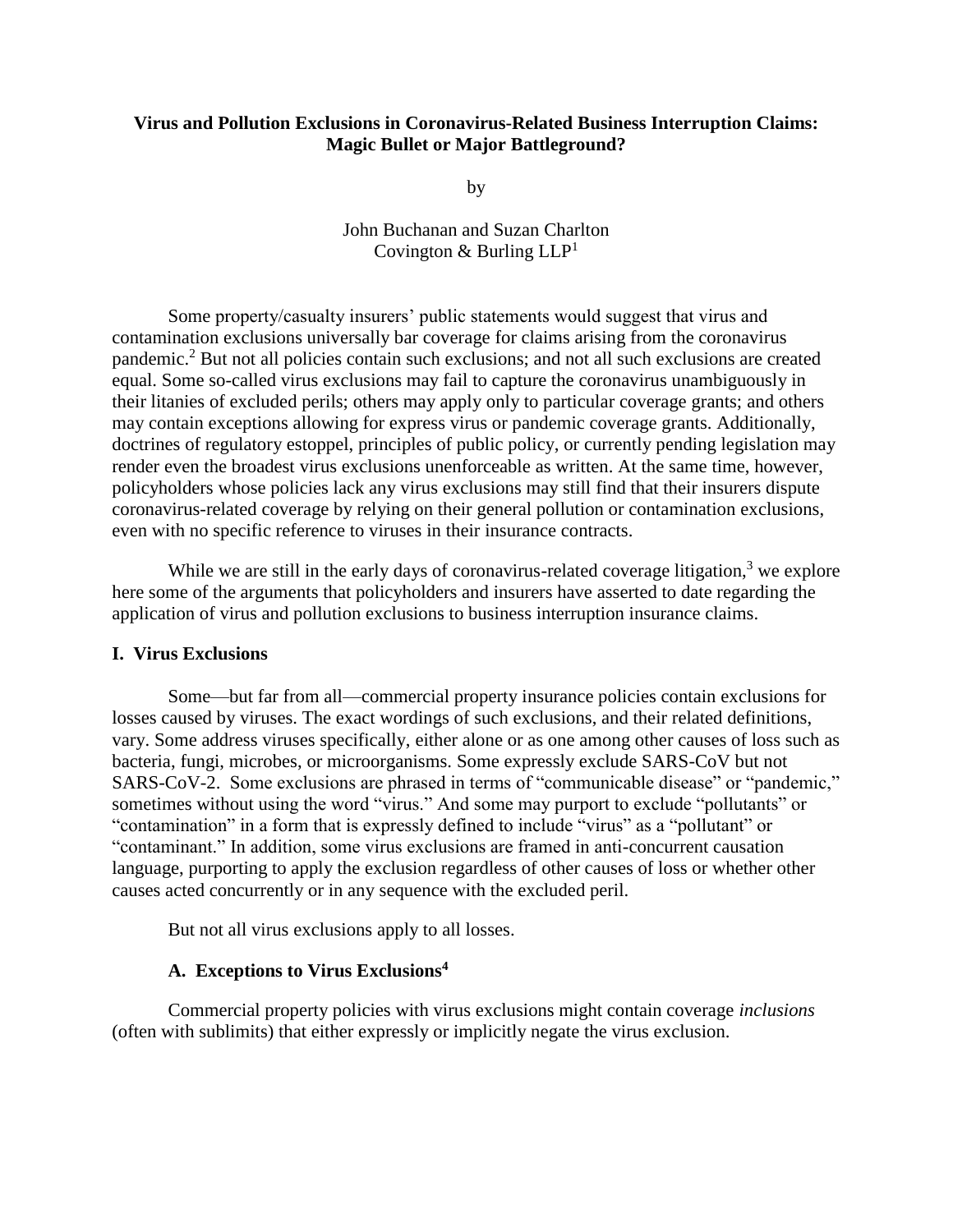#### *Additional Coverage for Communicable Disease*

For example, some commercial property policies contain a contamination exclusion defining "contaminant" to include "virus"; however, these policies also contain additional coverage extensions for "Communicable Disease Response" coverage and "Interruption by Communicable Disease" coverage. If the coronavirus was actually present at an insured location, and that location is subject to a health authority order, then the policyholder should be entitled to coverage under this endorsement.

Insurers may argue that this coverage extension — which is often sublimited — provides the exclusive line of coverage for COVID-19-related losses. But many Communicable Disease coverage grants do not by their terms limit other coverage grants under the policy. Thus, for example, if the pandemic results in lost revenue or extra expense due to a plant shutdown or supply chain disruptions, business interruption or contingent business interruption coverage may not be subject to the communicable disease sublimits, but only to the policy's overall limits. Similarly, Civil Authority coverage might apply separately, to the extent that the cause of damage is deemed to be "of the type insured" and other requirements of that coverage grant are met.

As one case contesting the contamination/virus exclusion illustrates, policy wording is key. In *Thor Equities, LLC v. Factory Mutual Insurance Co*, <sup>5</sup> Factory Mutual ("FM") issued a commercial property policy with time element coverage that included "Interruption by Communicable Disease." According to the complaint, that policy provides coverage for business interruption due to an order regulating communicable disease and also contains a contamination/virus exclusion that defines contamination as a "condition of property" and includes "virus" among the causes of contamination:

[A]ny condition of property due to the actual or suspected presence of any foreign substance, impurity, pollutant, hazardous material, poison, toxin, pathogen or pathogenic organism, bacteria, virus, disease causing or illness causing agent, fungus, mold or mildew.<sup>6</sup>

The insured in *Thor Equities* alleges that its losses are covered, not excluded, under this policy wording because the communicable disease coverage grant and the contamination exclusion are mutually exclusive:

Thor's losses are covered under the other coverages and are not excluded by the Contamination Exclusion because the Contamination Exclusion only excludes costs due to contamination, not losses such as Time Element losses, and *the Contamination Exclusion cannot apply to anything defined as communicable disease because, as neither the Contamination Exclusion nor the communicable disease coverages reference each other*, if the Contamination Exclusion applies to communicable disease the communicable disease coverages are illusory.<sup>7</sup>

Further, the *Thor Equities* plaintiff alleges, coverage is not confined to the Communicable Disease extension, which is sublimited, but extends to all other business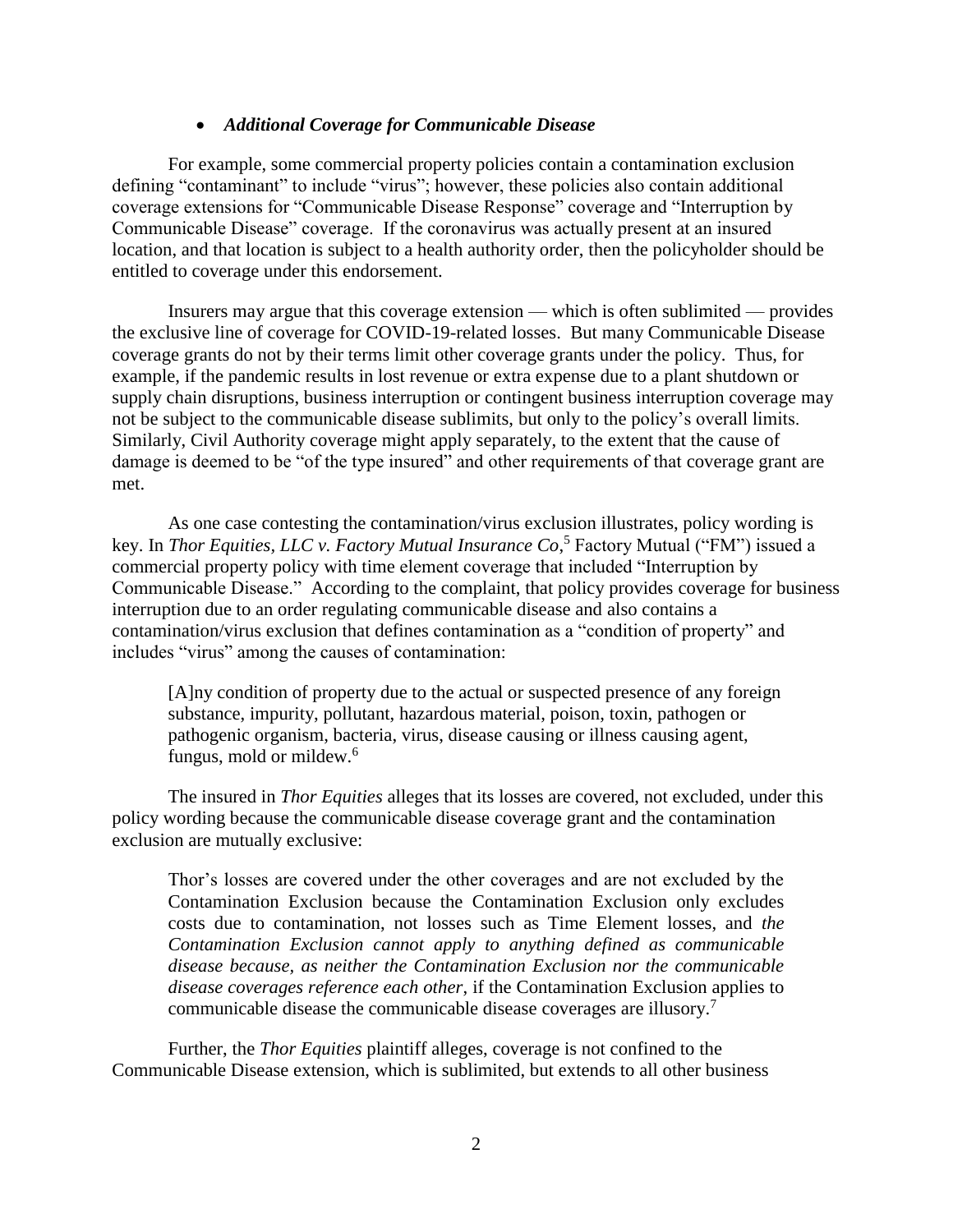interruption losses, because the contamination exclusion "only applies to costs incurred as a direct result of contamination, not costs incurred as a result of other causes."<sup>8</sup>

Thus, in policies with distinct property damage and time element coverages, separate communicable disease coverage, and a contamination/virus exclusion that is limited to "conditions of property," this particular virus exclusion may be limited to property damage losses and not preclude coverage for other elements of the claim.

# *Additional Coverage for Fungi, Wet Rot, Dry Rot, and Microbes (including Viruses)*

In addition to the FM policy language at issue in *Thor Equities*, virus coverage may exist in other forms. For example, some business property policies contain coverage extensions for "fungi, wet rot, dry rot and microbe coverage," with a definition of "microbes" that expressly includes viruses. This additional coverage applies to property damage and time element losses, and expressly carves out an exception to the policy's fungi, wet rot, dry rot and microbe exclusion.<sup>9</sup> Where the virus or microbes are "the direct result of a covered peril" — *i.e.*, all risks other than those that are excluded — property losses and time element losses due to the coronavirus would be covered, though possibly subject to sublimits.

# **B. Virus Exclusion May Not Apply to All Causes of Loss**

# *Factors other than virus that cause physical loss*

When a loss is caused by something other than a virus, the virus exclusion does not apply: this axiomatic argument appears to lie at the heart of the complaints filed by Minor League Baseball (MiLB) teams, alleging "direct physical loss or damage" due to widespread shutdowns that have prevented them from fielding players and playing games.<sup>10</sup> The plaintiffs' alleged losses include physical loss and loss of use "to the teams' ballparks or elsewhere caused by the SARS-CoV-2 virus, the governmental response to it, or the MiLB teams' inability to obtain players."<sup>11</sup> Only one of these causes of loss is the virus; two are not; therefore, the plaintiffs assert, coverage still applies.<sup>12</sup>

## *Civil Authority*

Some civil authority coverage claims may not be subject to virus exclusions. As the recently filed complaint in *Williams PLLC v. Cincinnati Ins. Co.* asserts, "None of the forms [in the insured's policy] exclude coverage due to a governmental action intended to reduce the effect of the ongoing global pandemic."<sup>13</sup> Similarly, in another recently filed complaint, Turek Enterprises alleges:

The Covid-19 virus was not the direct cause of the property damage at issue. The State did not order Plaintiff, or any proposed class member, to suspend its operation because its premises needed to be de-contaminated from the Covid-19 virus. The State issued its Order to ensure the *absence* of the virus, or persons carrying the virus, from the Plaintiff's premises. And there is no evidence at all that the virus did enter Plaintiff's property or that it had to be de-contaminated.<sup>14</sup>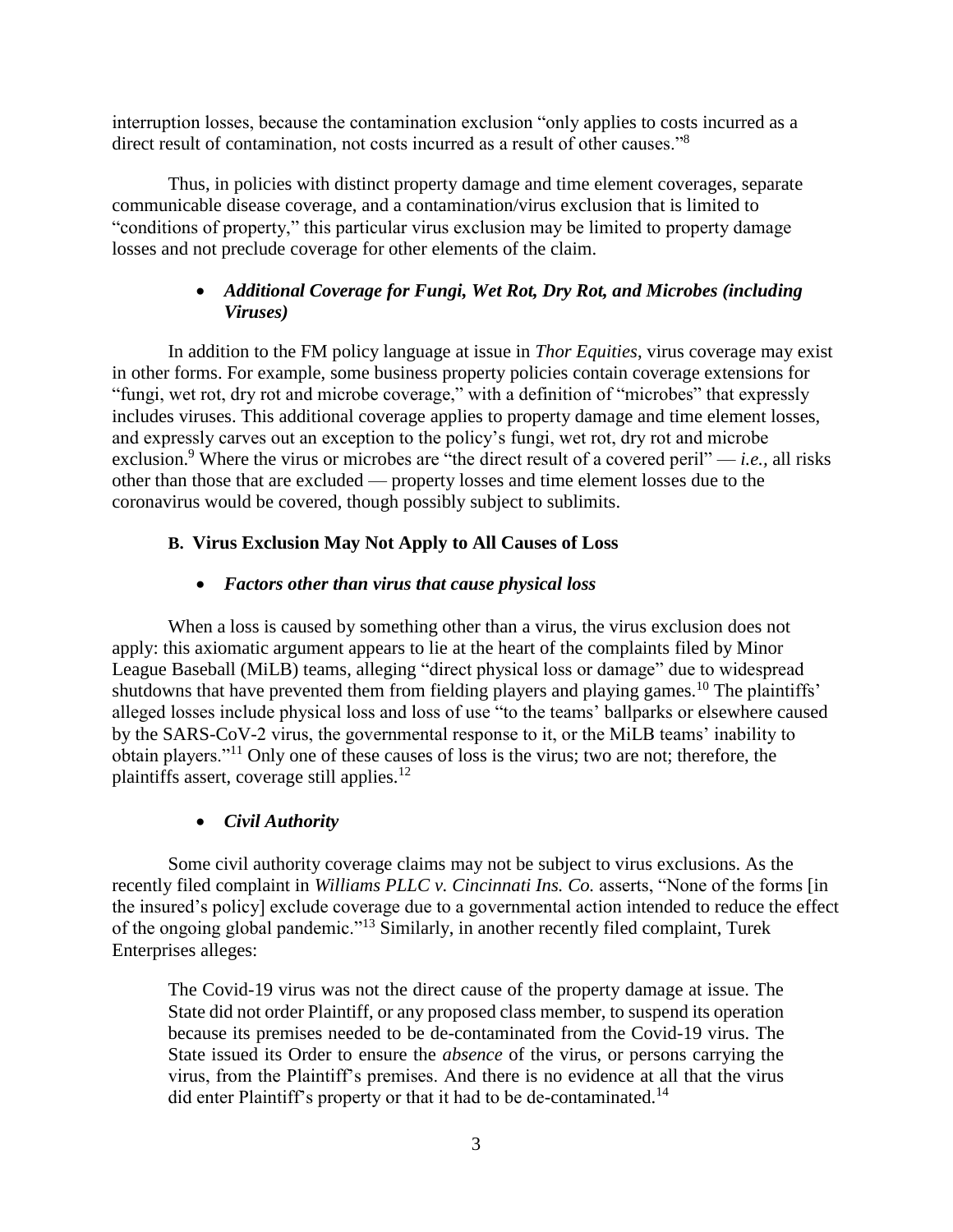And the *Chattanooga* MiLB plaintiffs likewise contend that the governmental response to the pandemic is not itself due to "loss or damage caused by or resulting from any virus…."<sup>15</sup>

In sum, under this theory of coverage, the plaintiffs' losses were directly caused by the actions of a governmental authority, not by the virus. Further, the virus exclusion does not apply to the civil authority coverage, because the governmental closure orders do not require cleanup of viral contamination.<sup>16</sup>

In addition, some civil authority coverage grants extend to "imminent loss." Thus, exclusions that purport to bar coverage for "direct physical loss" or "the actual presence of any … virus" might be ineffective to preclude civil authority coverage where government shutdown orders are imposed to avoid or prevent "loss" or "imminent loss," as opposed to "physical damage."

Under an "all risk" policy, many courts require the policyholder only to demonstrate that its property has in some way been damaged or lost in order to satisfy its burden of proof.<sup>17</sup> If, as many policyholders contend, the inability to use property constitutes "direct physical loss or damage,"<sup>18</sup> and if the policyholder can demonstrate such a loss, then the burden shifts to the insurer to prove that an excluded peril caused that loss. Contamination/virus exclusions that use the phrase "conditions of property" or the word "actual" will present a more challenging burden of proof for insurers. If the exclusion requires the "actual presence of any … virus," the exclusion may be held inapplicable on its face to government orders that are based on merely suspected or imminent viral presence.

## **C. Regulatory Estoppel**

Some policyholders contend that the virus exclusion itself is simply invalid. For example, in *1 S.A.N.T., Inc. d/b/a Town & Country v. Berkshire Hathaway, Inc*., <sup>19</sup> the plaintiffs assert that principles of regulatory estoppel bar insurers from enforcing the virus exclusion.<sup>20</sup>

Regulatory estoppel is "a form of equitable estoppel whereby insurers are prevented, or 'stopped,' from asserting an interpretation of an insurance policy provision that is contrary to the insurer's explanation of that policy provision to state insurance regulators when the insurer originally sought approval of the policy form from the state department of insurance."<sup>21</sup> Here, the basis for Town & Country's assertion is that the insurance industry, when seeking approval for the new exclusion from state regulators in 2006, misrepresented its scope as merely clarifying rather than curtailing coverage. According to the complaint:

49. In their filings with the various state regulators (including Pennsylvania), on behalf of the insurers, ISO [the Insurance Services Office, Inc.] and AAIS [the American Association of Insurance Services] represented that the adoption of the Virus Exclusion was only meant to "clarify" that coverage for "disease-causing agents" has never been in effect, and was never intended to be included, in the property policies.

….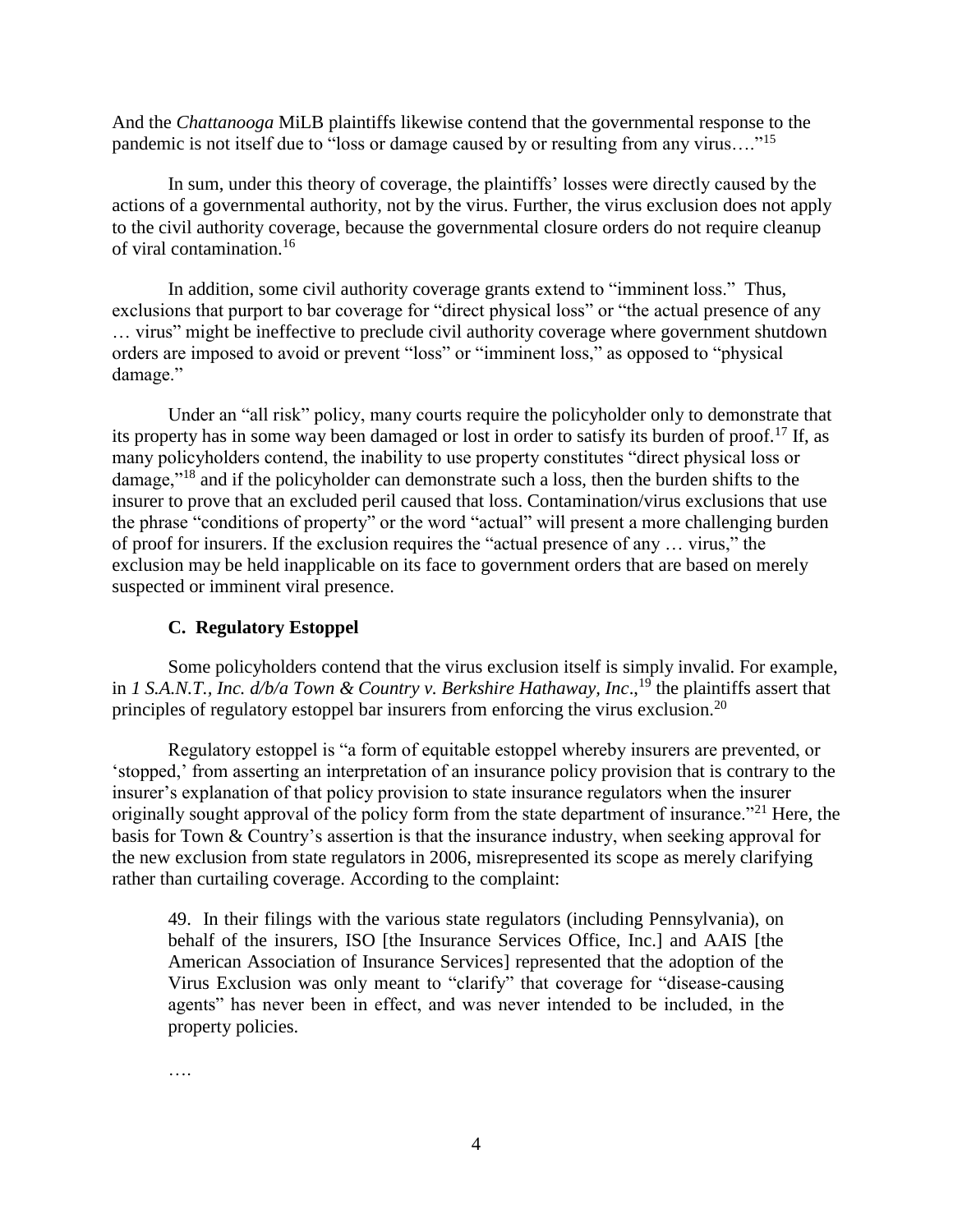53. The foregoing assertions by the insurance industry (including Defendant), made to obtain regulatory approval of the Virus Exclusion, were in fact misrepresentations and for this reason, among other public policy concerns, insurers should now be estopped from enforcing the Virus Exclusion to avoid coverage of claims related to the COVID-19 pandemic.

54. In securing approval for the adoption of the virus exclusion by misrepresenting to the state regulators that the virus exclusion would not change the scope of coverage, the insurance industry effectively narrowed the scope of the insuring agreement without a commensurate reduction in premiums charged. Under the doctrine of regulatory estoppel, the court should not permit the insurance industry to benefit from this type of duplicitous conduct before the state regulators.<sup>22</sup>

A key issue in this regulatory estoppel litigation is whether ISO and AAIS did, in fact, misrepresent the coverage the exclusion was meant to "clarify." The complaint alleges that ISO represented, in a July 6, 2006 "Circular," that "property policies have not been a source of recovery for losses involving contamination by disease-causing agents," and that policyholders might try to "expand coverage to create sources of recovery for such losses...."<sup>23</sup> AAIS, in its own filing, similarly represented:

Property policies have not been, nor were they intended to be, a source of recovery for loss, cost or expense caused by disease-causing agents. With the possibility of a pandemic, there is concern that claims may result in efforts to expand coverage to create recovery for loss where no coverage was originally intended . . .

This endorsement clarifies that loss, cost, or expense caused by, resulting from, or relating to any virus, bacterium, or other microorganism that causes disease, illness, or physical distress or that is capable of causing disease, illness, or physical distress is excluded  $\ldots$ <sup>24</sup>

But in fact, as the *Town & Country* complaint asserts, "[b]y 2006, the time of the state applications to approve the Virus Exclusion, courts had repeatedly found that property insurance policies covered claims involving disease-causing agents...."<sup>25</sup>

If the policyholder plaintiffs in *Town & Country* are correct, and the insurance industry representatives' 2006 representations to regulators are shown to be false, then the insurers may be barred from asserting that the exclusion applies to bar coverage for claims involving diseasecausing agents, such as the coronavirus.

#### **D. Public Policy Arguments**

In at least one jurisdiction that has not formally adopted the regulatory estoppel doctrine, policyholders have instead relied on a public policy theory to overcome virus exclusions, alleging that their commercial property policies provide coverage for business interruption losses and that "any other construction of the language of the policies [is] void as against public policy…."<sup>26</sup>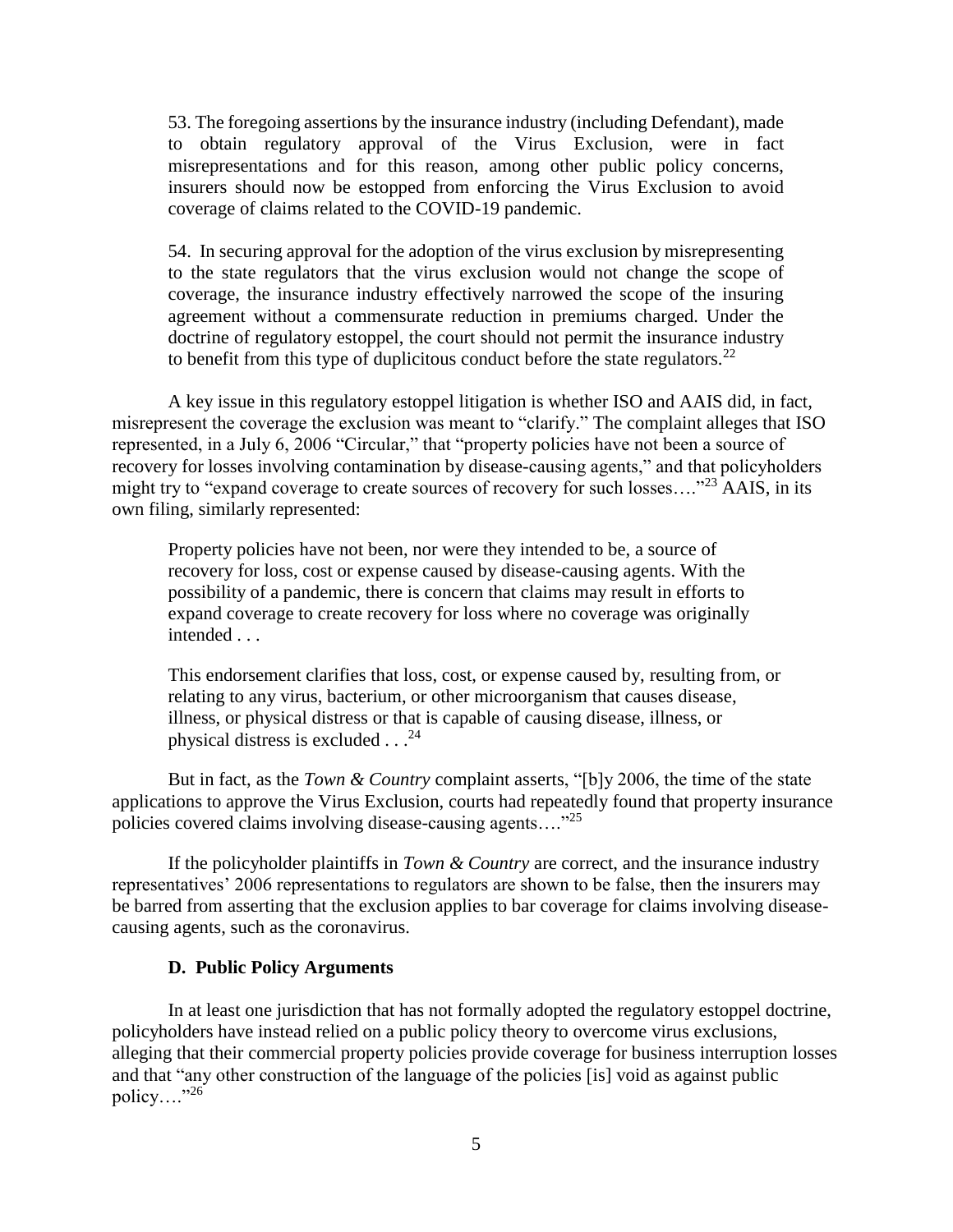These Texas policyholders allege that the exclusion is invalid because the insurers procured the state insurance department's approval by representing that the exclusion was narrower than these insurers now claim.<sup>27</sup> They seek discovery regarding "the meaning and scope and intended operation of the Virus exclusion," contending that:

On information and belief, Defendant made admissions to insurance regulators that the exclusion was meant to apply only for decontamination costs claims, but not for losses from business interruption and civil authority orders.<sup>28</sup>

The insurers in these cases have moved to dismiss the complaints, including the claims based on the public policy argument. According to one insurer motion, public policy is in the insurers' favor, not the policyholders':

To impose liability retroactively for an excluded peril … does not serve public policy, but would arbitrarily impose an inequitable burden on State Farm and other insurers to cover a risk that their policies explicitly and unambiguously informed policyholders was not covered and for which the insurers did not charge a premium.<sup>29</sup>

The court has not yet ruled on these motions as of this writing.

## **E. Proposed Legislation**

Even if policyholder litigants' regulatory estoppel and public policy arguments were to fail in the courts, state and federal legislatures might nonetheless codify their positions, at least for small businesses. Legislation is currently under consideration in several states and in Congress, the effect of which would be to void virus exclusions and force insurers to pay certain claims under some circumstances.<sup>30</sup> None of the bills has yet passed.

## **II. Pollution/Contamination and Microbe Exclusions**

# **A. Traditional Exclusions for "Pollutants" or "Contaminants" Omitting the Word "Virus."**

If a policy lacks a standard-form virus exclusion that is commonly available in the marketplace, many courts would be reluctant to read the word "virus" into another exclusion where it does not appear.<sup>31</sup> Yet some insurers reportedly have attempted to do just that, arguing that garden variety pollution exclusions, phrased in terms usually reserved for environmental pollution, should apply to viruses, too. Both the case law and the regulatory history of the standard-form virus exclusion suggest that these insurance industry arguments may face stiff headwinds.

In the wake of the SARS pandemic of 2003, the insurance industry, through trade associations such as the Insurance Services Office (ISO) and the American Association of Insurance Services (AAIS), first sought regulatory approval in 2006 to add the virus exclusion (discussed above) to "all risk" commercial property policies, because the pollution exclusion did not expressly encompass viruses. The contemporaneous ISO Circular, as discussed above,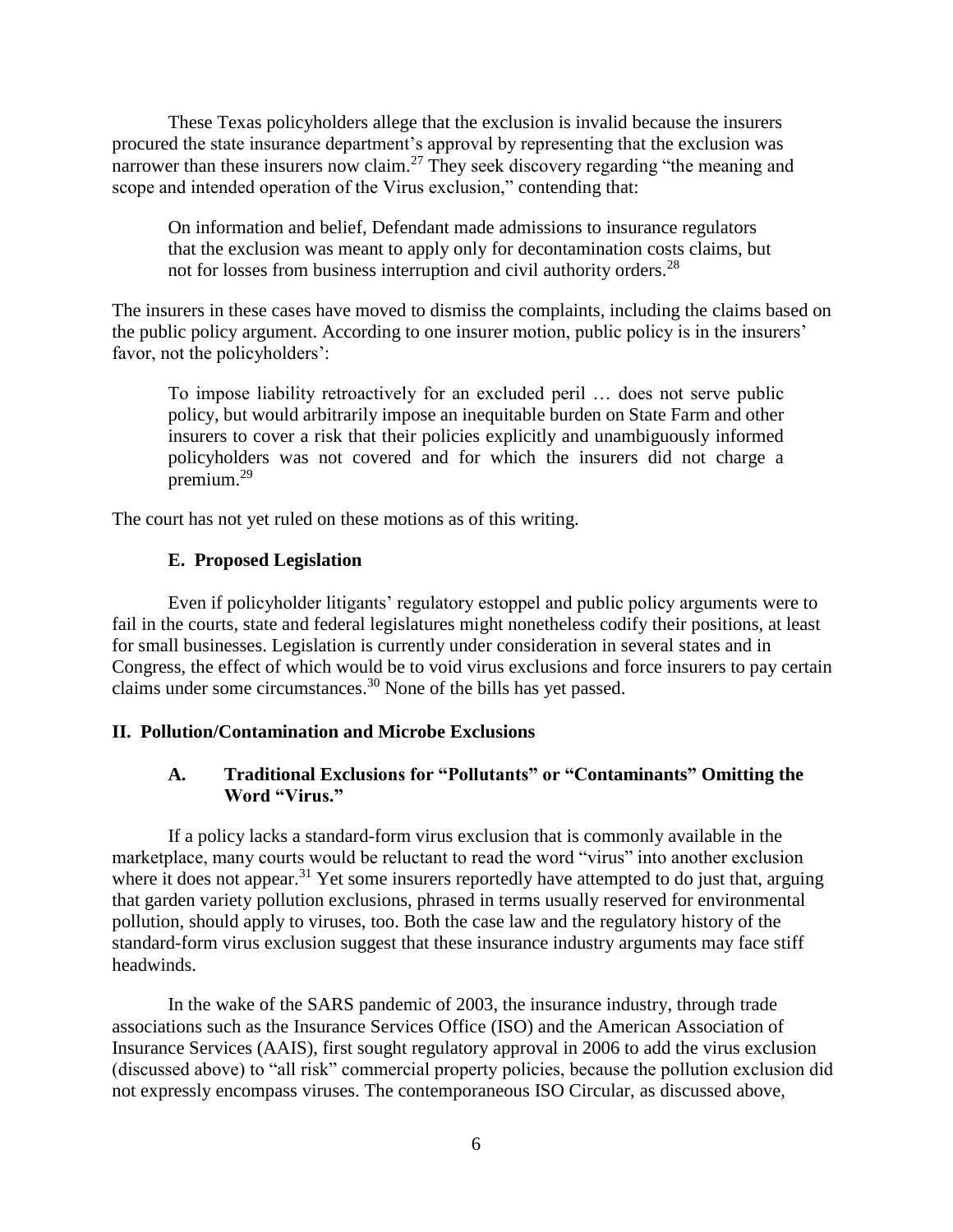acknowledged exactly this point: that "viral and bacterial contamination," which are not mentioned in the standard pollution exclusion, "appear to warrant particular attention at this time." Thus, because policies with standard pollution exclusions left open the possibility of coverage for viruses, the insurance industry sought regulatory approval to close the door with a specific virus exclusion. Without the virus exclusion, ISO's commercial property policy's "physical loss of or damage to" requirement could be met by viral contamination, and the pollution exclusion would not apply.

This is essentially the plaintiffs' argument in *3 Squares LLC, et al. v. The Cincinnati Insurance Co.*,<sup>32</sup> a coverage case involving a policy that contains no virus exclusion, but only a standard exclusion for pollutants. The policyholders' complaint alleges:

15. Prior to the effective date of the Policies, ISO published and made available for use a standard virus exclusion form.

16. Defendant CIC chose not to include the ISO standard virus exclusion form in the Policies.

17. Other than reference to a computer virus, the Policies include no exclusion that references the word virus.  $33$ 

Given the lack of an express virus exclusion, and allegations that otherwise meet the basic insuring agreement, the plaintiff policyholders seek a declaratory judgment that their claims (and those of class members with typical claims in common) are covered.

Among other defenses, the insurer in *3 Squares* is expected to raise its "pollutants" exclusion, which is written on standard ISO Form FM 101 05 16, as a defense to coverage. "Pollutants" is defined as "any solid… contaminant," including "substances which are generally recognized in industry or government to be harmful or toxic."<sup>34</sup> "Virus" is nowhere mentioned in this definition. Insurers nevertheless can be expected to argue that the coronavirus is a "solid irritant or contaminant" and that it is "harmful to persons," to support their denials of coverage.<sup>35</sup>

Case law in several states, involving analogous factual situations, supports policyholder arguments that such standard pollution exclusions do not bar coverage for losses caused by or resulting from a virus. In light of the environmental terms in these exclusions (e.g., "release, discharge, escape or dispersal of 'contaminants or pollutants'"), many courts have confined even "absolute" pollution exclusions to claims involving "traditional" environmental pollution, and declined to apply them to claims involving, for example, carbon monoxide, paint fumes, local workplace fumes, or ingestion of lead paint.<sup>36</sup> Under this interpretation, a cause that spreads a virus (such as a sneeze) would fall outside the exclusion. $37$ 

Some courts, however, have held that pollution exclusions encompass both traditional and non-traditional industrial pollution.<sup>38</sup> Given the stakes of pandemic-related coverage, insurers can be expected to argue that traditional pollution exclusions should be extended to the novel coronavirus, even when their policies otherwise lack express virus exclusions.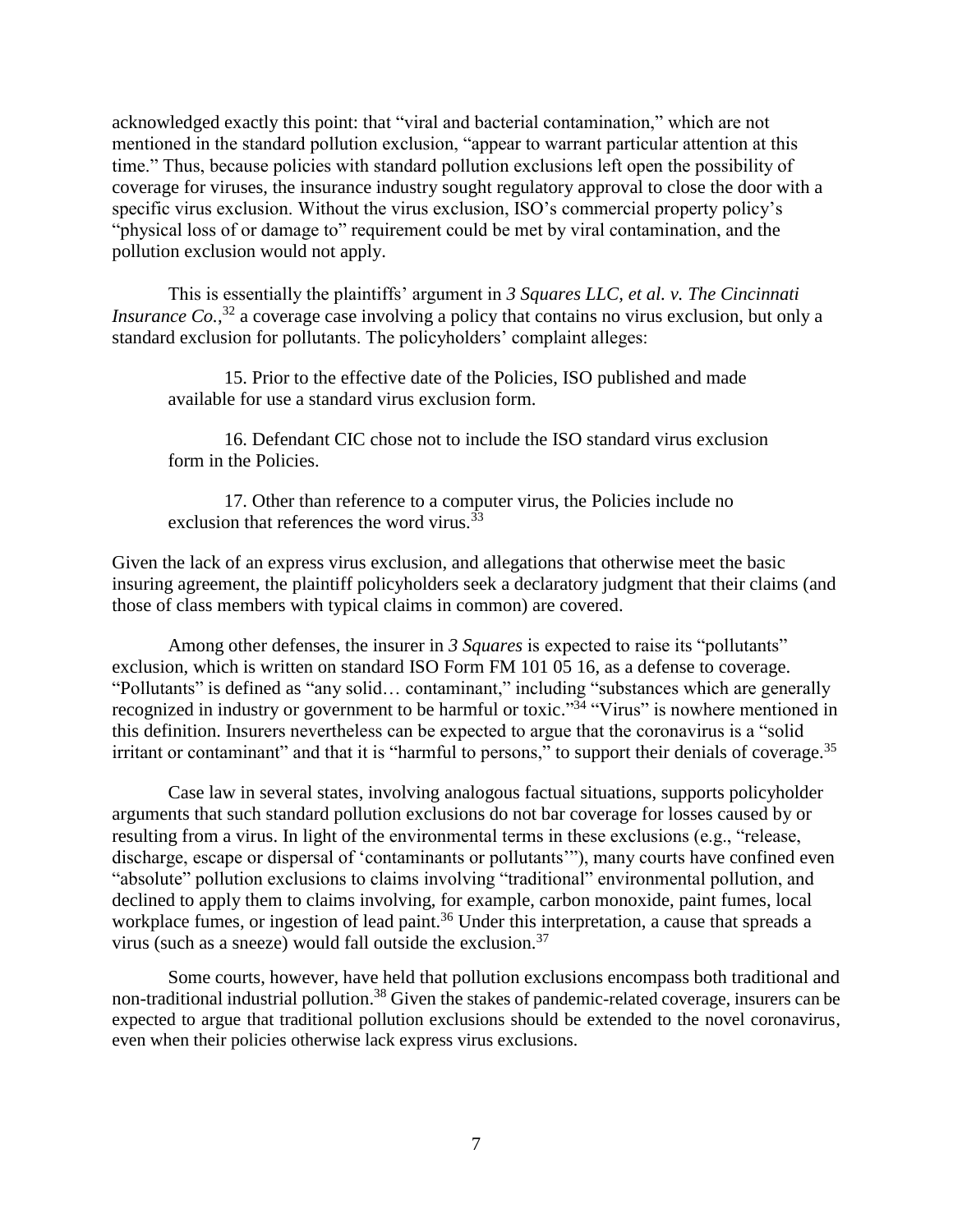#### **B. "Microbe" Exclusions**

In its public statements regarding COVID-19, at least one insurer, CNA, has referenced its exclusions for "loss or damage caused by microbes, contaminants, or pollutants, among other perils."<sup>39</sup> A published version of CNA's "microbe" exclusion applies to the "presence, growth, proliferation, spread or any activity of Fungi, wet rot, dry rot or Microbes."<sup>40</sup>

In contrast to the "microbe" exclusion at issue in the *Thor Equities* case discussed above, 41 this version of the CNA exclusion defines "Microbe" without any mention of "virus":

> Any non-fungal microorganism or non-fungal, colony-form organism that causes infection or disease. Microbe includes any spores, mycotoxins, odors, or any other substances, products or byproducts produced by, released by, or arising out of the current or past presence of microbes.

Does the coronavirus that causes COVID-19 qualify as a "microbe" under a definition that is silent about viruses? Though a virus shares some of the characteristics of living things, it is not technically a life form<sup>42</sup>; therefore, it does not fall within the literal scope of the terms "organism" or "microorganism" in this definition of "Microbe." Most standard dictionaries also define "microbe" to mean a "microorganism," i.e., a living thing.<sup>43</sup> Nonetheless, due to the unique characteristics of viruses, usage of these terms may vary. For example, the NIH in its HIV/AIDS glossary says: "Although viruses are not considered living organisms, they are sometimes classified as microorganisms."<sup>44</sup>

In short, the terms "microbe" and "microorganism" may be deemed ambiguous as applied to viruses. Generally accepted principles of policy interpretation would dictate that if these terms appear in an exclusion, they must be construed narrowly—even if they have enjoyed a broader construction when they appeared elsewhere in a coverage grant. <sup>45</sup> Thus, standard rules of construction could result in differing conclusions as to whether the novel coronavirus falls within the term "microbe" or "microorganism," depending on whether the term in question appears in a coverage grant or an exclusion.

#### **III. Conclusion**

Coronavirus coverage litigation is in its earliest stages, with interpretation of exclusions and other substantive issues largely undecided. Courts should, of course, apply the rules of insurance contract construction to determine whether and to what extent each virus and pollution exclusion wording, in the context of the policy as a whole, applies to a particular fact pattern. In addition to plain language that unambiguously carves out exceptions allowing coverage in certain circumstances, real-world context—including past drafting and regulatory history and current political considerations—may also play a role in deciding whether or how virus and pollution exclusions should apply to business interruption insurance claims. Regardless of what the insurance industry's current public statements may suggest, these exclusions appear unlikely to provide insurers with a magic bullet against all coronavirus-related coverage claims in the courts.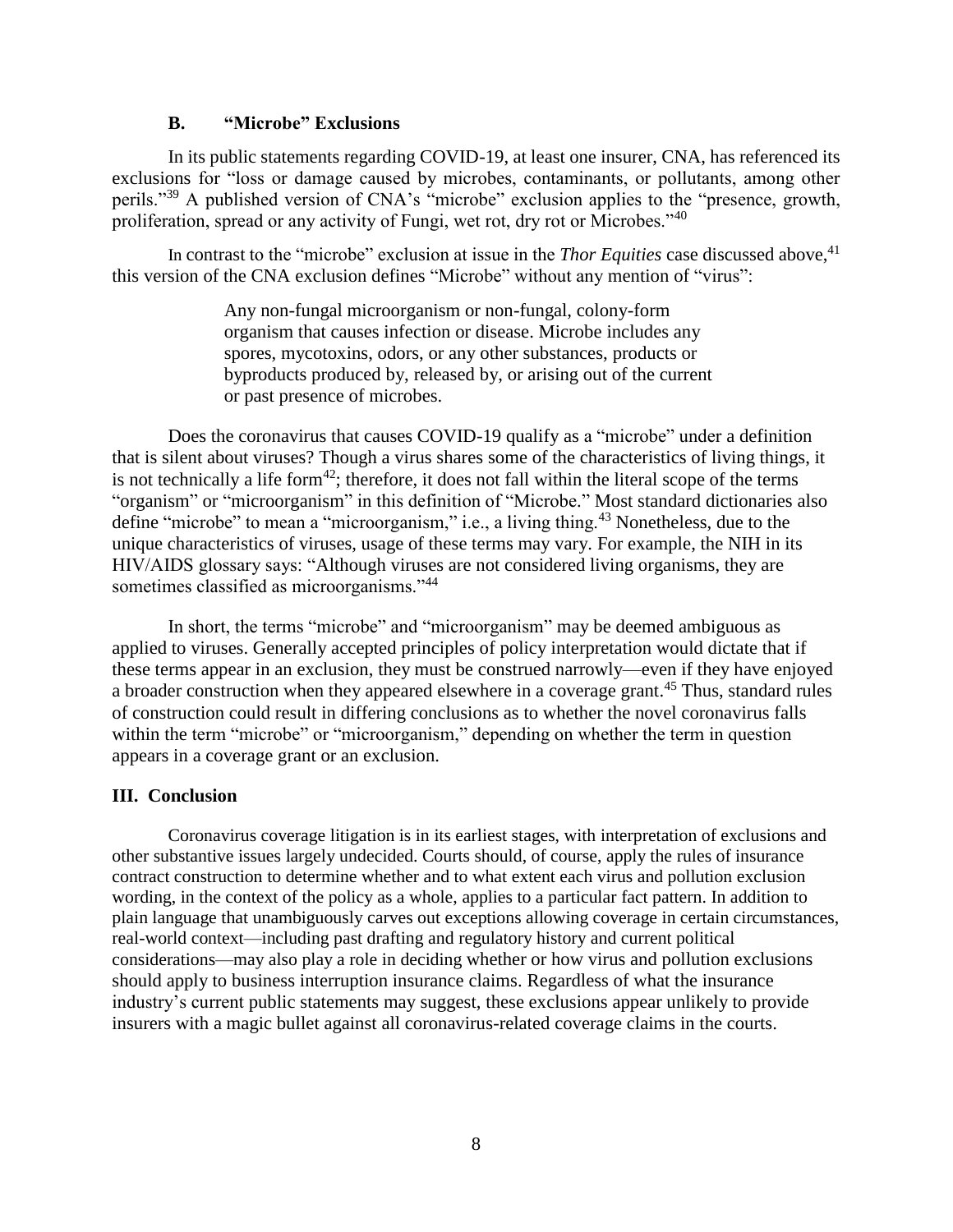$1$ . The views and opinions expressed in this article are those of the authors and shall not be cited or construed as reflecting the views or opinions of Covington & Burling LLP or of any firm client.  $\overline{a}$ 

<sup>2</sup> *See, e.g.,* Leslie Scism, *Companies Hit by Covid-19 Want Insurance Payouts. Insurers Say No.*, WALL ST. J. (June 30, 2020), https://www.wsj.com/articles/companies-hit-by-covid-19-want-insurance-payoutsinsurers-say-no-11593527047 (quoting Chubb Ltd. Chief Executive Evan Greenberg, in an April 2020 earnings call: "The industry will fight this tooth and nail."); *Travelers Letter to New York Property Insurance Policyholders*, TRAVELERS, https://www.travelers.com/about-travelers/covid-19-businessinterruption (last visited July 2, 2020) ("[B]usiness interruption losses resulting from these types of events [cancellations, suspensions and shutdowns] do not present covered losses under our property coverage forms. Even if there has been direct physical loss or damage to property, your policy contains a number of exclusions that are likely to apply to business interruption losses. The most important exclusion to note is the exclusion for losses resulting from a virus or bacteria, which would include coronavirus."). *See also*  FAIR, https://fairinsure.org/ (last visited July 2, 2020) ("Global pandemic risks are uninsurable. … The losses stemming from such an event were never intended to be protected by a business interruption policy.").

<sup>3</sup> As of the date of this publication, we are aware of just one coronavirus-related coverage decision, from a Michigan state trial court. There the judge, in an oral ruling from the bench, granted an insurer's motion for summary judgment on the ground that the policyholder, a restaurant group, had not alleged any direct physical loss of or damage to property; additionally the judge—apparently misapprehending the burden of proof on exclusions—stated that the policyholder had failed to establish the inapplicability of a virus and bacteria exclusion, which the judge found unambiguous. *See Gavrilides Mgmt. Co. v. Michigan Ins. Co.*, No. 20-2583b, Hearing on Oral Argument (Ingham Cty., July 1, 2020), https://www.youtube.com/watch?v=Dsy4pA5NoPw&feature=youtu.be.

<sup>4</sup> While beyond the scope of this discussion of commercial property and business interruption insurance, we note two additional virus exclusion issues. First, some policies either expressly include or exclude pandemic events. These provisions often contain a list of specifically enumerated "pathogens, mutations, or variations," including "Severe Acute Respiratory Syndrome-associated Coronavirus (SARS-CoV) disease." *See* Complaint, *SCGM, Inc. v. Certain Underwriters at Lloyd's* (S.D. Tex., filed April 3, 2020). When contained in a coverage grant, such a provision may reasonably be interpreted to apply to SARS-CoV-2, on the premise that it is a "variation" of SARS-CoV. Conversely, when such language appears in an exclusion, medical evidence highlighting the distinctions between SARS and COVID-19, and between the viruses that cause them, may lead courts to construe these terms more narrowly, requiring the exact virus to be named in order to be excluded. *See, e.g.,* Shibo Jiang, et al., *A distinct name is needed for the new coronavirus*, The Lancet (Vol 395, March 21, 2020) (coronavirus "is distinct from SARS-CoV in biological, epidemiological, and clinical features. Naming 2019-CoV as SARS-CoV-2 is therefore truly misleading."), https://www.thelancet.com/pdfs/journals/lancet/PIIS0140-6736(20)30419-0.pdf; *see generally, e.g., Affinity Living Grp. LLC v. Starstone Specialty Ins. Co*., No. 18-2376 (4th Cir., May 26, 2020) (interpreting same term "broadly … when used in a provision extending coverage but … more narrowly … when used in a provision excluding coverage.").

Second, general liability insurance policies commonly contain an express exception to the virus exclusion, carving out foodborne illness or human transmission of disease. An example of such an exception is phrased as follows:

However, this exclusion does not apply to:

i. any fungi or microbes that are, are on, or are contained in, a good or product intended for bodily consumption; or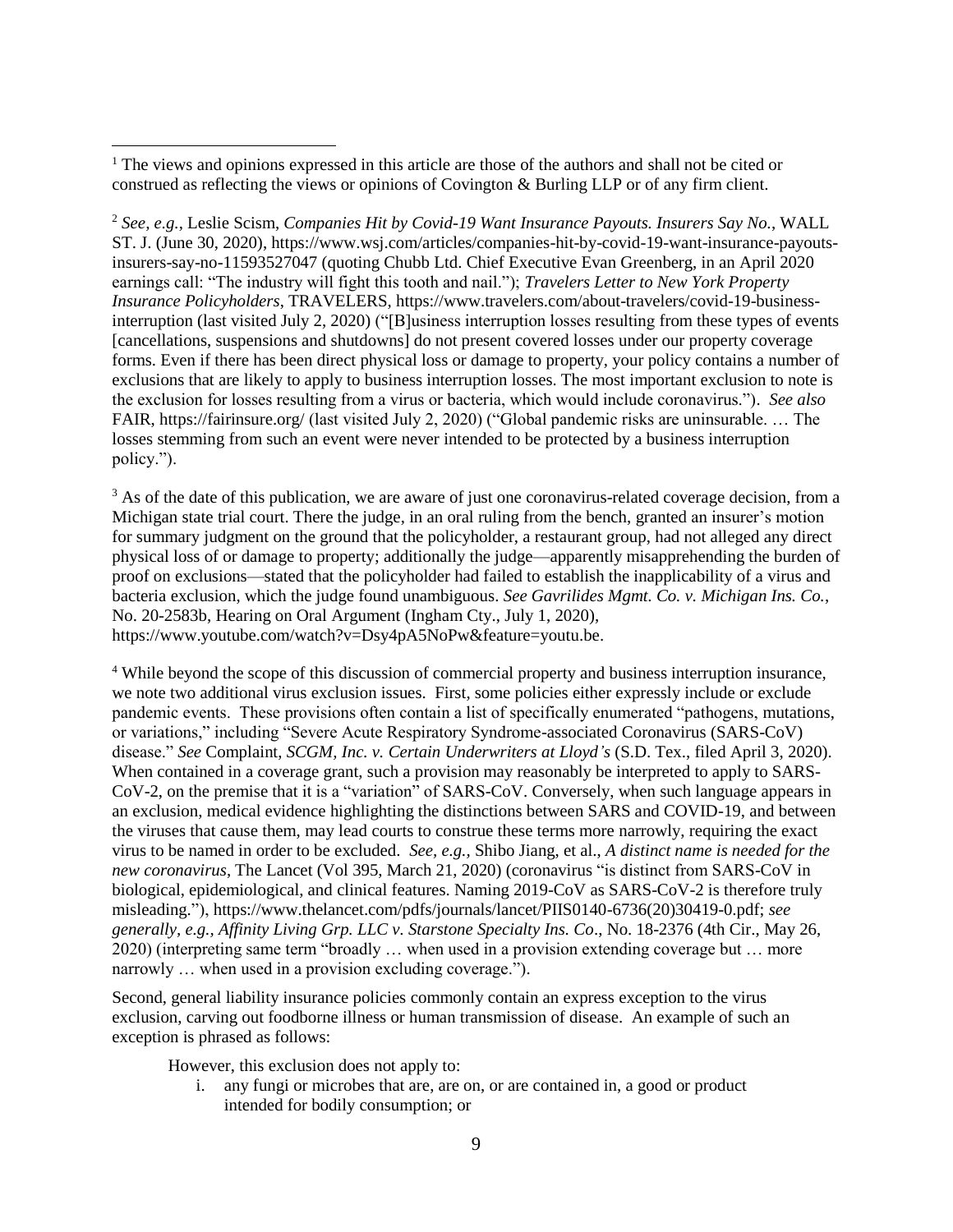ii. microbes that were transmitted directly from person to person.

CNA Paramount General Liability Fungi/Mold/Mildew/Yeast/Microbe Exclusion Endorsement, https://www.bidnet.com/bneattachments?/488376278.pdf. Such exceptions may become important for policyholders facing liability claims by customers or patients, visitors, independent contractors, certain employees, and others alleging that the policyholder caused injury or damage related to COVID-19 or the coronavirus.

<sup>5</sup> *Thor Equities, LLC v. Factory Mut. Ins. Co.*, No. 20-cv-3380, Complaint (S.D.N.Y., filed Apr. 30, 2020).

<sup>6</sup> Complaint ¶ 34, *Thor Equities* (quoting FM policy at 76).

<sup>7</sup> Complaint ¶ 56, *Thor Equities* (emphasis added).

<sup>8</sup> Complaint ¶ 56, *Thor Equities.*

 $\overline{a}$ 

9 *See, e.g.,* CNA Paramount Business Property Form CNA62648 XX 10-15, http://serff.disb.dc.gov/DownloadPdf.ashx?id=CNAB-130040216.

<sup>10</sup> *Chattanooga Prof'l Baseball LLC v. Phila. Indem. Ins. Co.*, No. 2:20-cv-03032 (E.D. Pa., filed June 23, 2020), *voluntarily dismissed and ordered to be refiled on behalf of each individual defendant* (July 2, 2020); *7th Inning Stretch LLC d/b/a Everett AquaSox v. Arch Ins. Co*., No. 2:20-cv-08161 (N.J., filed July 2, 2020); *Nostalgic Partners LLC d/b/a Staten Island Yankees v. Phila. Indem. Ins. Co*., No. 200700054 (Pa. Com. Pls., Phila. Cty., filed July 7, 2020).

<sup>11</sup> Complaint ¶ 7, 69, *Chattanooga*, No. 2:20-cv-03032 (June 23, 2020 E.D. Pa.); Complaint ¶ 7, 69, *7th Inning Stretch, No. 2:20-cv-08161 (N.J., filed July 2, 2020).* 

<sup>12</sup> *See* Jeff Sistrunk, *Minor League Baseball Teams Fight For COVID-19 Coverage*, Law360 (June 23, 2020), https://www.law360.com/articles/1285917/minor-league-baseball-teams-fight-for-covid-19 coverage ("These are three independent factors, all causing physical loss.") (quoting plaintiffs' counsel).

<sup>13</sup> Complaint ¶ 53, *Williams PLLC v. Cincinnati Ins. Co.*, No. 20-cv-02806 (N.D. Ill., filed May 8, 2020).

<sup>14</sup> Complaint ¶ 8, *Turek Enters., Inc. v. State Farm Mut. Auto. Ins. Co.*, No. 20-cv-11655 (E.D. Mich., filed June 23, 2020) (emphasis in original).

<sup>15</sup> *See* Complaint ¶ 83, *Chattanooga,* No. 2:20-cv-03032 (June 23, 2020 E.D. Pa.).

<sup>16</sup> *See* Complaint ¶ 47, *Turek*, No. 20-cv-11655 (E.D. Mich., filed June 23, 2020).

<sup>17</sup> *See, e.g., Fajardo Shopping Ctr. v. Sun All. Ins. Co*., 167 F.3d 1, 5 (1st Cir. 1999); *Living Word Bible Church, Inc. v. Travelers*, 2009 WL 2856127 (E.D. La. 2009) (same; citing cases); *Eveden Inc. v. N. Assur. Co*., 2014 WL 952643 (D. Mass. 2014) (same). *But see, e.g., Pentair Inc. v. Am. Guarantee & Liab. Ins. Co.*, 400 F.3d 613, 615 (8th Cir. 2005) (policyholder must still prove loss resulted from covered cause of loss under Minn. law to trigger coverage).

<sup>18</sup> The question of what constitutes "direct physical loss or damage" in the context of the coronavirus is the subject of a companion article in this issue of *Coverage*. [*See* \_EDITORS PLEASE INSERT\_\_.]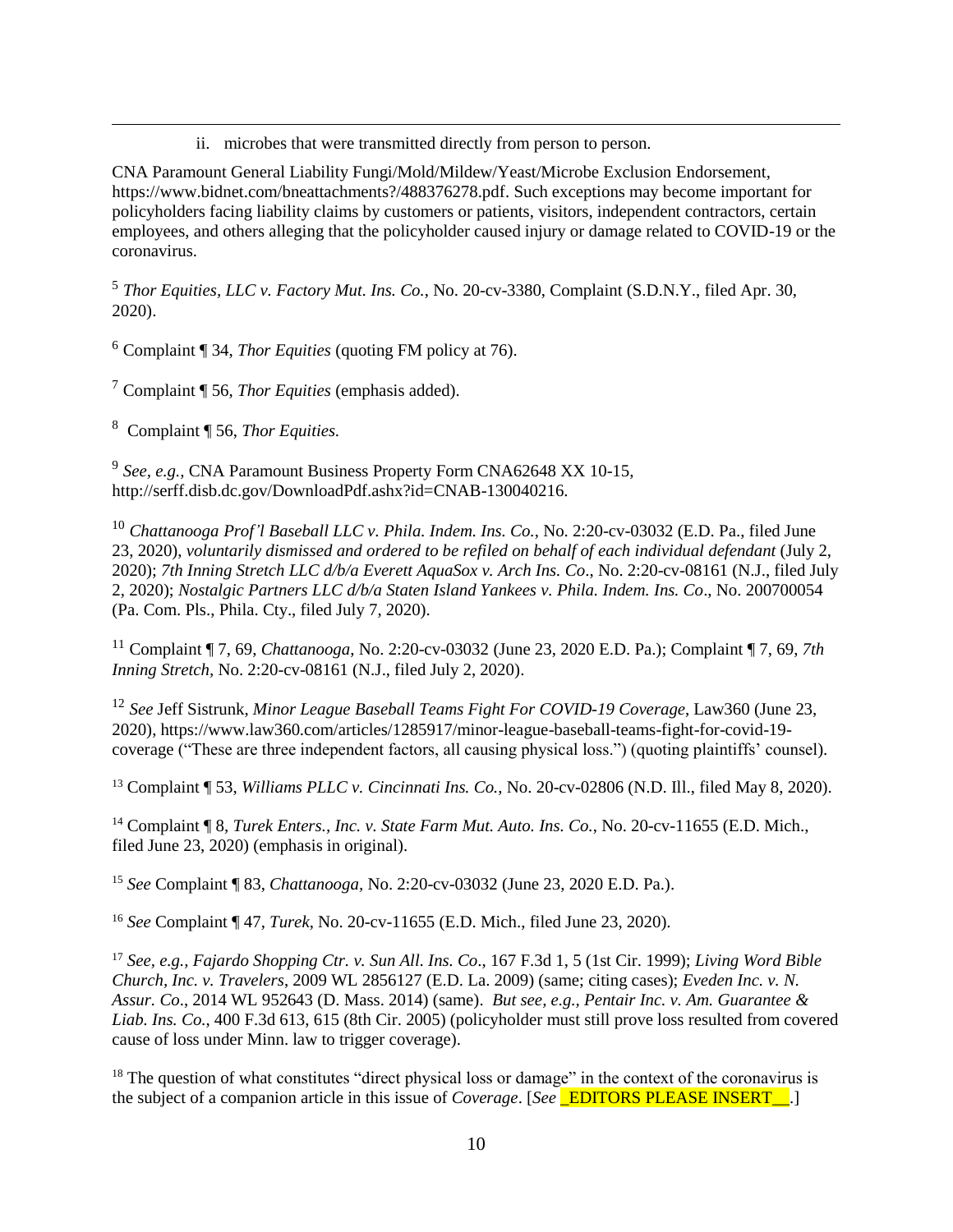<sup>19</sup> *1 S.A.N.T., INC. d/b/a Town & Country v. Berkshire Hathaway, Inc.*, No. 2:05-mc-02025 (W.D. Pa., filed June 11, 2020), ECF No. 884.

<sup>20</sup> *See also* Complaint ¶ 83, *Chattanooga* ("T[he] Exclusion does not preclude the Teams' claims for coverage because, among other reasons, it is void, unenforceable, and inapplicable."); Complaint ¶ 10, *Turek* ("[T]he 'virus exclusion' is inapplicable, procured through fraud or misrepresentation, and therefore void.").

<sup>21</sup> *Regulatory Estoppel*, IRMI, https://www.irmi.com/term/insurance-definitions/regulatory-estoppel. *See, e.g., Morton Int'l, Inc. v. General Acc. Ins. Co. of America,* 134 N.J. 1, 75-76, 629 A.2d 831, 874 (1993) (applying regulatory estoppel to bar insurers from applying qualified pollution exclusion inconsistently from representations to insurance regulators)*; Sunbeam Corp. v. Liberty Mutual Ins. Co.,* 781 A.2d 1189, 1192-93 (Pa. 2001) (recognizing doctrine of regulatory estoppel and remanding issue for further evidentiary findings; additionally suggesting that evidence of representations to regulators might establish industry "custom and usage" of disputed terms in qualified pollution exclusion); *Simon Wrecking Co., Inc. v. AIU Ins. Co.,* 530 F. Supp. 2d 706, 714 (E.D. Pa. 2008) (holding that genuine issue of material fact existed as to regulatory estoppel and reserving issue for trial).

<sup>22</sup> Complaint at 10-11, *Town & Country*.

<sup>23</sup> Complaint ¶ 50, *Town & Country*.

 $\overline{a}$ 

<sup>24</sup> Complaint ¶ 51, *Town & Country*.

<sup>25</sup> Complaint ¶ 52, *Town & Country*.

<sup>26</sup> Second Amended Complaint ¶ 46, *Diesel Barbershop, LLC v. State Farm Lloyds*, No. 5:20-cv-00461- DAE (W.D. Tex., filed April 27, 2020), ECF No. 8; *see Vizza Wash, LP d/b/a The Wash Tub v. Nationwide Mut. Ins. Co*., No. 5:20-cv-00680-OLG (W.D. Tex., filed June 5, 2020 after removal); *Slusher. Mid-Century Ins. Co.*, No. 5:20-cv-00607-FB (W.D. Tex., filed May 5, 2020).

<sup>27</sup> Plaintiff's Response to Defendant Nationwide's Motion to Dismiss at 8-9, *The Wash Tub*, No. 5:20-cv-00680-OLG (W.D. Tex. June 26, 2020), ECF No. 11.

<sup>28</sup> Plaintiff's Response to Defendant Nationwide's Motion to Dismiss at 9, *The Wash Tub. See also*  Complaint ¶ 44, *Turek* ("[T]he standard form virus exclusion is … void as against public policy due to misrepresentation.").

<sup>29</sup> Defendant's Motion to Dismiss Plaintiffs' Second Amended Petition at 2-3, *Diesel Barbershop*, No. 5:20-cv-00461-DAE (W.D. Tex. May 8, 2020), ECF No. 9.

<sup>30</sup> *See* United Policyholders COVID Loss Recovery Initiative, https://www.uphelp.org/covid-lossrecovery-initiative, which tracks bills potentially affecting COVID-19 or pandemic coverage. States that have introduced such bills include Louisiana, Massachusetts, Michigan, New Jersey, New York, Ohio, Pennsylvania, Rhode Island, and South Carolina. Louisiana abandoned its proposed legislation upon adjournment of the 2020 Regular Session on June 1, 2020. The District of Columbia also introduced such a bill as part of an emergency package in April, but these provisions were deferred for potential future consideration and were not included in the final bill that the D.C. City Council passed in May 2020.

Congress is reviewing three federal proposals: the U.S. Pandemic Risk Insurance Act of 2020 (PRIA), H.R. 7011, 116th Cong. (introduced May 26, 2020); the Business Interruption Insurance Coverage Act of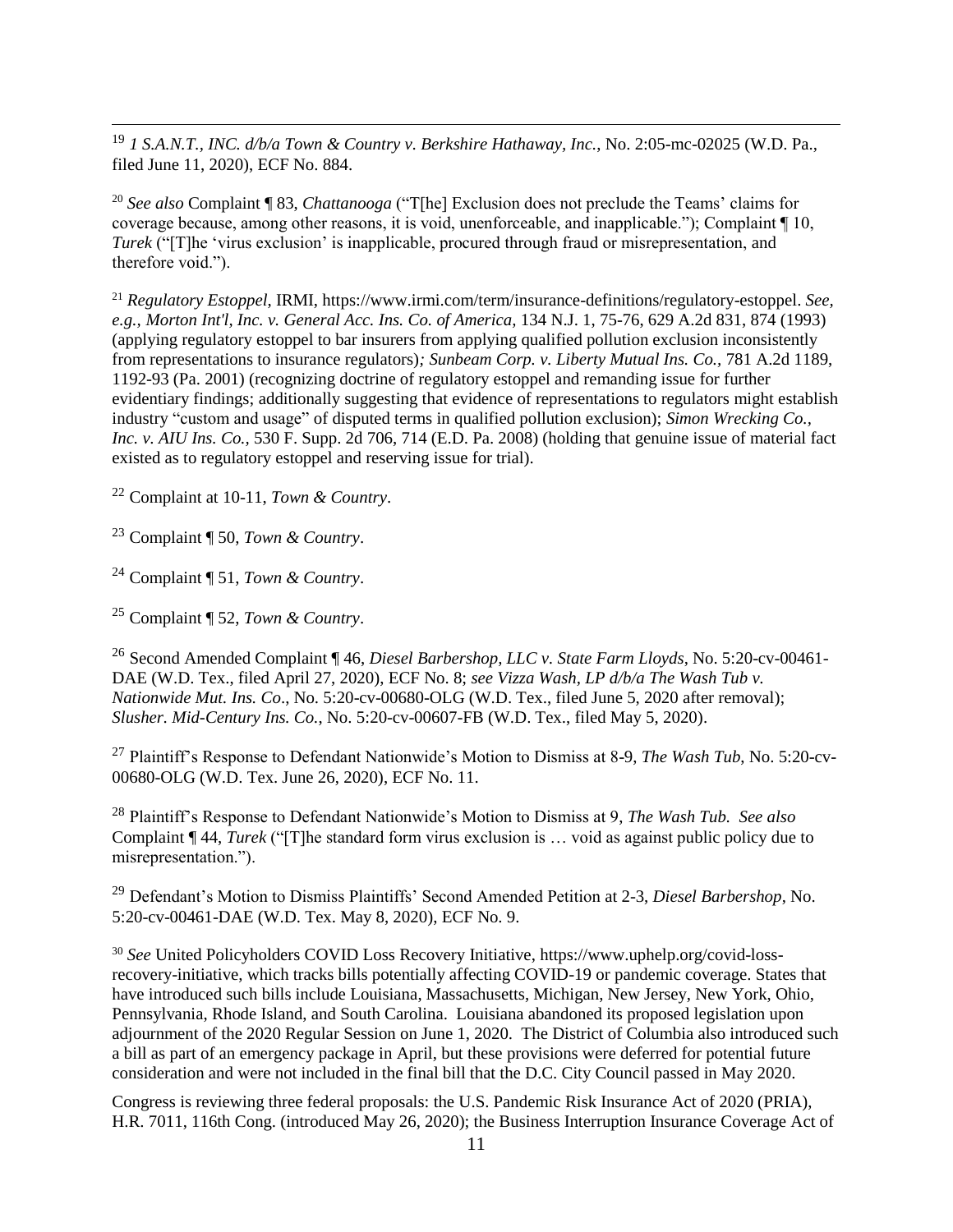2020, H.R. 6494, 116th Cong.; and the Never Again Small Business Protection Act of 2020, HR 6497, 116th Cong. All three have been referred to the House Committee on Financial Services.

<sup>31</sup> See generally, e.g., Pan American World Airways v. Aetna Cas. & Sur. Co., 505 F.2d 989 (2<sup>nd</sup> Cir. 1974) (construing exclusion narrowly because "[v]arious exclusionary terms in use or being considered for use prior to the present loss would have excluded the loss had they been employed.")

<sup>32</sup> *3 Squares LLC v. Cincinnati Ins. Co.*, No. 1:20-cv-02690 (N.D. Ill., filed May 4, 2020).

<sup>33</sup> Complaint at 5, *3 Squares,* No. 1:20-cv-02690 (N.D. Ill. May 4, 2020).

 $\overline{a}$ 

<sup>34</sup> Complaint, Exhibit 1, ISO Form FM 101 05 16 at 39 of 40, *3 Squares*, ECF No. 1-1. The full exclusion reads as follows:

any solid, liquid, gaseous or thermal irritant or contaminant, including smoke, vapor, soot, fumes, acids, alkalis, asbestos, chemicals, petroleum, petroleum products and petroleum by-products, and waste. Waste includes materials to be recycled, reconditioned or reclaimed. "Pollutants" include but are not limited to substances which are generally recognized in industry or government to be harmful or toxic to persons, property, or the environment regardless of whether injury or damage is caused directly or indirectly by the "pollutants"….

<sup>35</sup> At least one policy form of which we are aware contains such an expansive definition of "pollution" and/or contamination" that literally *anything* could fall within the exclusion:

(a) seepage of, or pollution and/or contamination by, anything, including but not limited to, any material designated as a 'hazardous substance' by the United States Environmental Protection Agency or as a 'hazardous material' by the United States Department of Transportation, or defined as a 'toxic substance' by the Canadian Environmental Protection Act for the purposes of part II of that Act, or any substance designated or defined as toxic, dangerous, hazardous or deleterious to persons or the environment under any other law, ordinance or regulation; and

(b) the presence, existence, or release of anything which endangers or threatens to endanger the health, safety or welfare of persons or the environment.

Complaint, Exhibit A, ICAT Form SCOL 234 (07 09), Seepage and Pollution Exclusion Endorsement, *Alan Surure MD PA v. Certain Underwriters at Lloyd's London*, Filing No. 107829860 (Fla. Cir. Ct., Miami-Dade Cty., filed May 21, 2020), https://www.crowell.com/files/Alan-Serur-Complaint.PDF. In connection with this language, a Beazley underwriter has been quoted as saying, "Anything could be considered a pollutant if it's in the wrong place at the wrong time." Brooke Smith, *Pollution Protection*, Canadian Underwriter (Nov. 3, 2018), https://www.canadianunderwriter.ca/features/pollution-protection/. It remains to be seen whether a court would agree with an insurer's argument that its exclusion is so broadly and vaguely worded that it renders illusory the protection against most of the ordinary perils for which property policies are purchased.

<sup>36</sup> *See, e.g.,* **California**: *MacKinnon v. Truck Ins. Exch.*, 73 P.3d 1205 (Cal. 2003) (absolute pollution exclusion applies to releases of pollutants into the environment and not to claim arising out of the presence of poisons inside an apartment); **District of Columbia:** *Richardson v. Nationwide Mut. Ins. Co.*, 826 A.2d 310 (D.C. 2003) (pollution exclusion worded in terms of "byproducts of industrial pollution" did not apply to injuries arising from alleged carbon monoxide poisoning allegedly caused by a malfunctioning furnace in an apartment complex), *vacated pursuant to settlement*, 844 A.2d 344 (D.C. 2004); **Illinois:** *Am. States Ins. Co. v. Koloms*, 687 N.E.2d 72, 82 (Ill. 1997) (pollution "exclusion applies only to those injuries caused by traditional environmental pollution"); **Maryland:** *Clendenin Bros., Inc. v U.S. Fire Ins. Co.*, 889 A.2d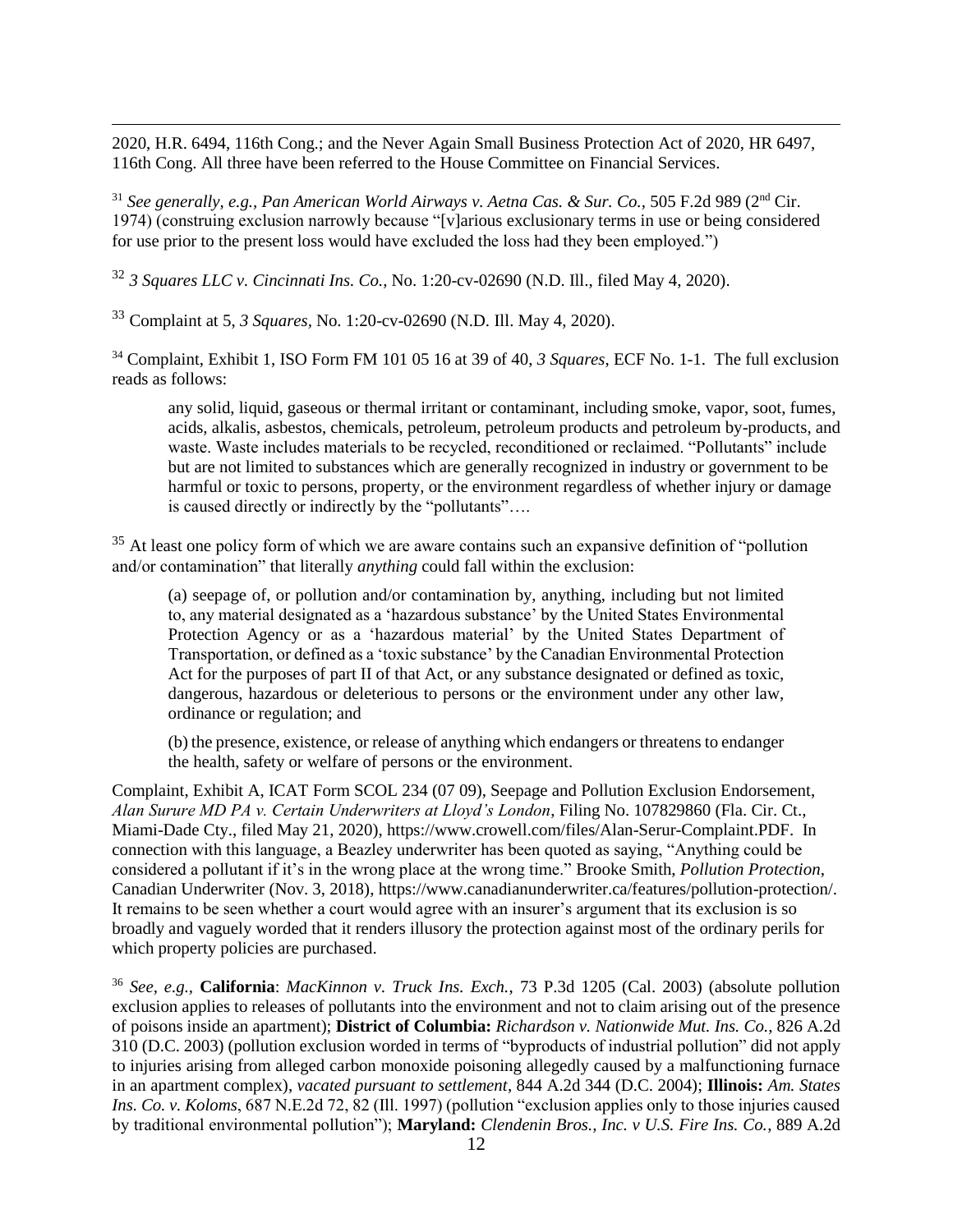387, 398-98 (Md. App. 2006) (exclusion does not apply to welding fumes: "We conclude . . . that the current construction of the total pollution exclusion clause drafted by Insurer was not intended to bar coverage where Insureds' alleged liability may be caused by non-environmental, localized workplace fumes."); **New Hampshire:** *Weaver v. Royal Ins. Co.*, 674 A.2d 975, 977 (N.H. 1996) ("While courts freely apply the pollution exclusion to environmental contamination, they are generally unwilling to hold that its scope reaches other pollution-related injuries."); **New York:** *Belt Painting Corp v TIG Ins. Co.,* 795 N.E.2d 15, 20 (N.Y. 2003) ("the terms used in the exclusion to describe the method of pollution—such as 'discharge' and 'dispersal'—are terms of art in environmental law used with reference to damage or injury caused by disposal or containment of hazardous waste") (internal quotes omitted); **Ohio:** *Andersen v. Highland House Co.*, 757 N.E.2d 329, 330 (Ohio 2001) (holding that "[c]arbon monoxide emitted from a malfunctioning residential heater is not a 'pollutant' under [an absolute] pollution exclusion of a commercial general liability policy," and noting that "the genesis of the pollution exclusion" was to address environmental pollution); **Pennsylvania:** *Lititz Mut. Ins. Co. v. Steely*, 785 A.2d 975 (Pa. 2001) (absolute pollution exclusion did not extend to injuries from ingestion of lead paint).

<sup>37</sup> *See Johnson v. Clarendon Nat. Ins. Co.,* 2009 WL 252619, at \*12 (Cal. App. Feb. 4, 2009) (unpub.) ("Does a policyholder pollute the environment by sneezing and passing a virus to their neighbor? A layperson would not reasonably interpret the exclusionary language to apply to the above scenarios.").

<sup>38</sup> *See, e.g.*, **Colorado:** *Mountain States Mut. Cas. Co. v. Roinestad*, 296 P.3d 1020, 1024-25 (Colo. 2013) (applying pollution exclusion to cooking grease dumped into sewer); **Florida:** *Deni Assocs. of Fla., Inc. v. State Farm Fire & Cas. Ins. Co.*, 711 So. 2d 1135, 1138 (Fla. 1998) (applying "absolute" pollution exclusion to fumes from an indoor ammonia spill, as well as spraying of chemical insecticide); **Nebraska:** *Cincinnati Ins. Co. v. Becker Warehouse, Inc.*, 635 N.W.2d 112, 120, 123 (Neb. 2001) (applying absolute pollution exclusion to xylene fumes, because the "pollution exclusion, though quite broad, is unambiguous" and "does not specifically limited excluded claims to traditional environmental damage"); **Virginia:** *TRAVCO Ins. Co. v. Ward,* 715 F. Supp. 2d 699, 716 (E.D. Va. 2010) (under Virginia law, pollution exclusion applies to release of household pollutants and is not limited to "traditional environmental pollution"); *PBM Nutritionals, LLC v. Lexington Ins. Co*., 283 Va. 624, 636, 724 S.E.2d 707, 714 (2012) ("In the instant case, none of the pollution exclusion endorsements reference any terms such as 'environment,' 'environmental,' 'industrial,' or any other limiting language suggesting that the exclusions are limited to 'traditional' rather than 'indoor' pollution.").

<sup>39</sup> *See* https://www.cna.com/web/wcm/connect/9f6a1393-65be-4c99-80ab-54b5cfd4da2a/Notice-to-NY-Commercial-Policyholders.pdf?MOD=AJPERES.

<sup>40</sup> Complaint, Exhibit B, *Ungarean v. CNA*, No. 60-20-6544, (Pa. Com. Pls., Phila. Cty., filed June 5, 2020), ISO Form SB-147083-B (Ed. 07/09), https://www.classaction.org/media/ungarean-v-cna-et-al.pdf.

<sup>41</sup> *See* text at n. 6, above.

 $\overline{a}$ 

<sup>42</sup> *See, e.g.*, Virus, https://www.britannica.com/science/virus ("Viruses should not even be considered organisms, in the strictest sense, because they are not free-living; i.e., they cannot reproduce and carry on metabolic processes without a host cell."); University of Bergen, Centre for Geobiology, What are microorganisms?, https://www.uib.no/en/geobio/56846/what-are-

microorganisms#:~:text=Technically%20a%20microorganism%20or%20microbe,generally%20classified %20as%20non%2Dliving. ("The term microorganisms does not include viruses and prions, which are generally classified as non-living. . . . Most virologists consider them non-living, as they do not meet all the criteria of the generally accepted definition of life. For instance, most viruses do not respond to changes in the environment, which is a definitive trait for living organisms. In addition, viruses can replicate themselves only by infecting a host cell. They therefore cannot reproduce on their own.").